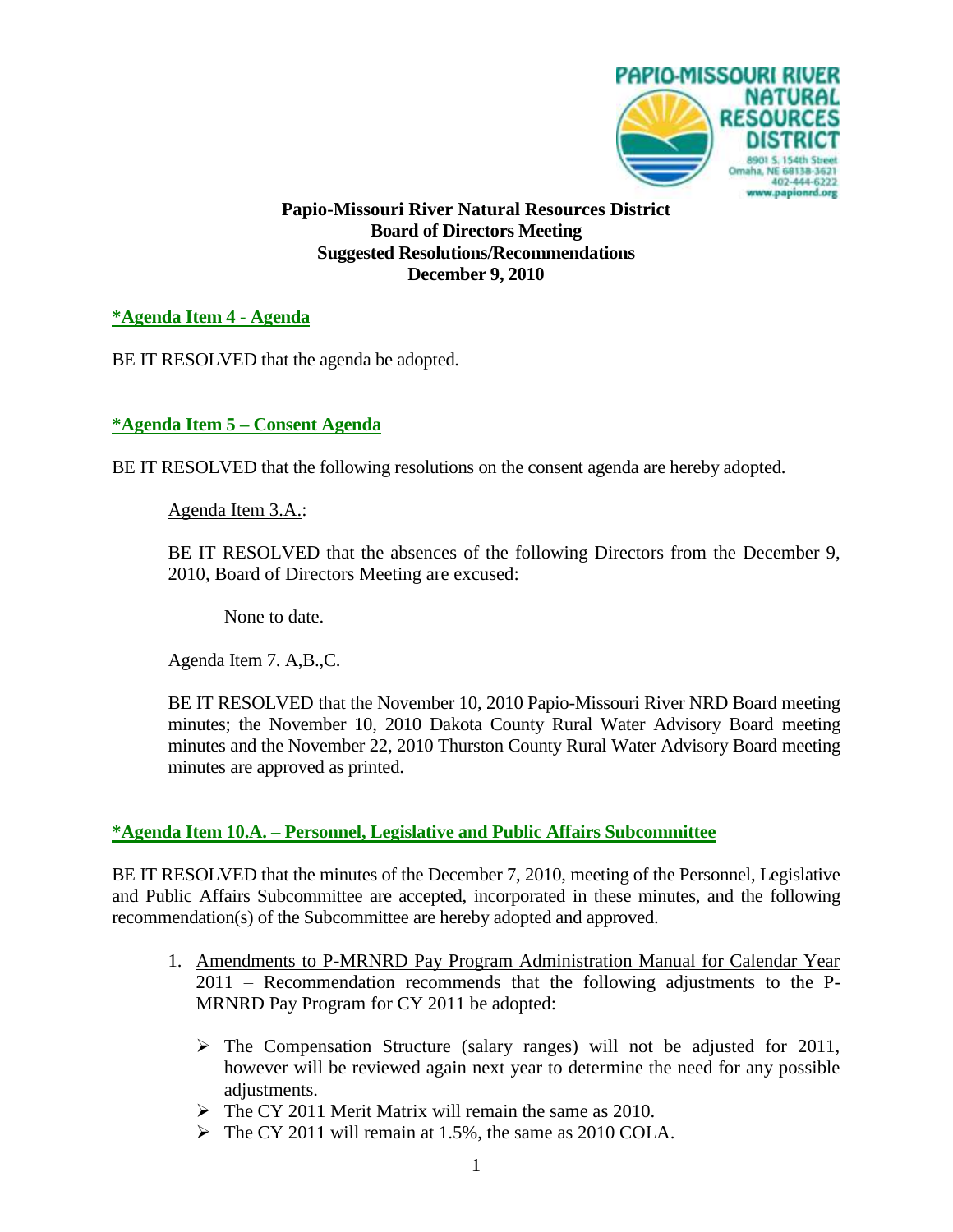2. NRD Flexible Spending Plan – Amendment  $#1$  – Recommendation that the Board approve Amendment #1 to the NARD Flexible Benefits Plan.

# **\*Agenda Item 10.B. – Programs, Projects and Operations Subcommittee**

BE IT RESOLVED that the minutes of the December 7, 2010, meeting of the Programs, Projects and Operations Subcommittee are accepted, incorporated in these minutes, and the following recommendation(s) of the Subcommittee are hereby adopted and approved.

- 1. Burt-Washington Drainage District Request for Funding for the Burt County Drainage Ditch Cut Off Project – Recommendation that the Burt-Washington Drainage District funding request for the Brunker Ditch Cutoff Project be denied and that Management work with the Drainage District and NRCS to select a recommended Special Watershed Project Area for consideration of planning and implementation by the Board.
- 2. Nebraska Game and Parks Request for Cost Share Assistance for Debris Removal at Lied Platte River Bridge – Recommendation that the District cost share equally with the Nebraska Game and Parks Commission and the Lower Platte South NRD on the non-federal share of the cost for debris removal at the Lied Platte River Bridge resulting from the June, 2010 flood, in an amount not to exceed \$23,330.
- 3. Zorinsky Basin No. 1 Interlocal Agreement with City of Omaha Recommendation that the General Manager be authorized to execute the proposed Interlocal Cooperation Act Agreement with the City of Omaha for the Zorinsky Water Quality Basin #1 Project.
- 4. Waterloo Levee Design Interlocal Agreement Amendment #4 Recommendation that the General Manager be authorized to execute a revised Interlocal Agreement with the Village of Waterloo that provides for the equal sharing of the levee design costs up to \$356,922 subject to changes deemed necessary by the General Manager and District Legal Counsel.

# **\*Agenda Item 10.C. – Finance, Expenditures and Legal Subcommittee**

BE IT RESOLVED that the minutes of the December 7, 2010, meeting of the Finance, Expenditures and Legal Subcommittee are accepted, incorporated in these minutes, and the following recommendation(s) of the Subcommittee are hereby adopted and approved.

- 1. FY 2010 Audit Recommendation Directors that the FY2010 Audit Report and management letter, prepared by Bland and Associates, be accepted and that the General Manager be directed to file an authenticated copy of the audit report with the Nebraska Auditor of Public Accounts and the Nebraska Natural Resources Commission.
- 2. Heron Haven Construction Fund Transfer Recommendation Board that \$155,902 be transferred from the MoPac Trail - Construction Costs (Hwy 50 to Lied Bridge) to the Heron Haven Project and that a \$155,902 payment be sent by January 1, 2011 to the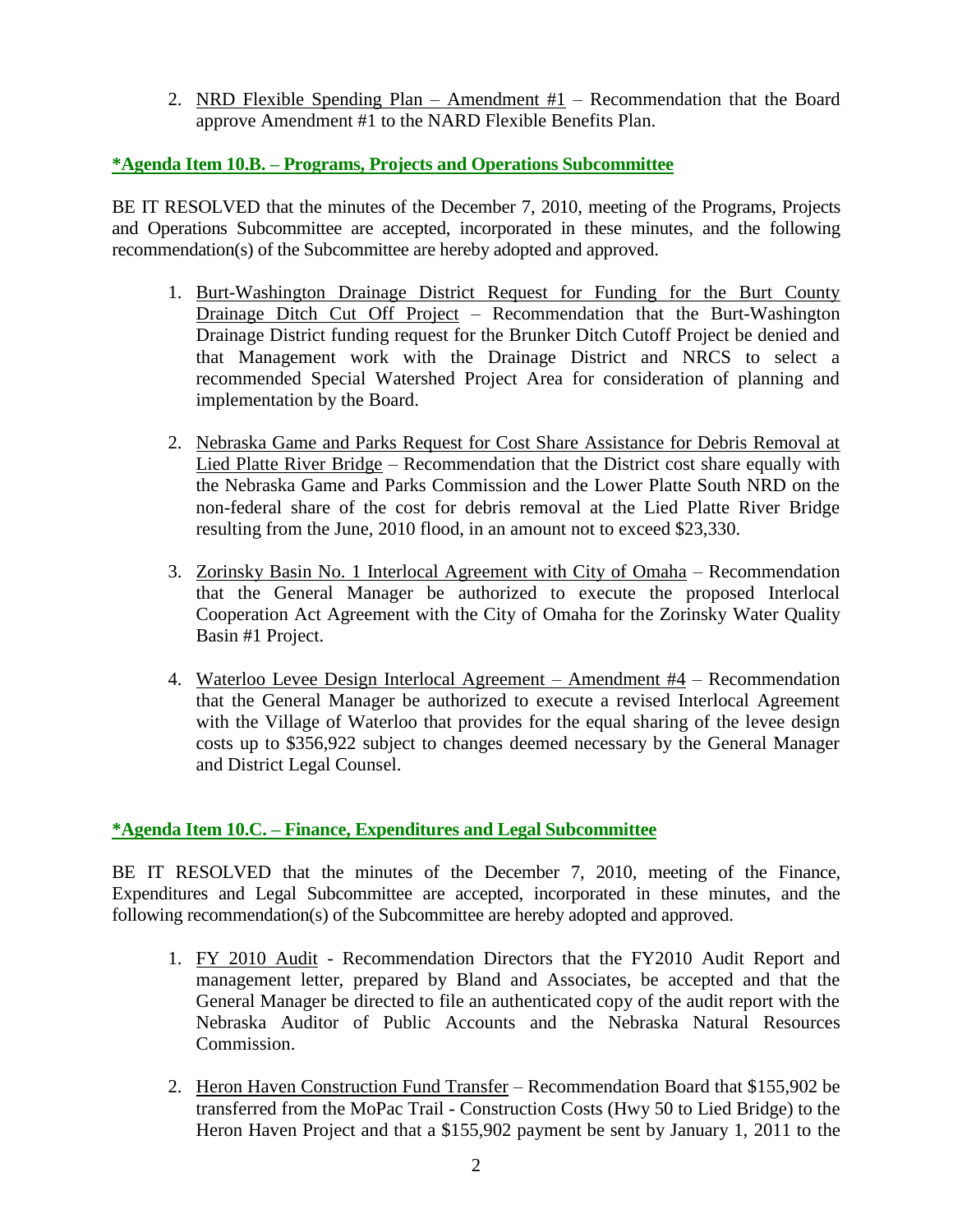US Army Corps of Engineers, Omaha District for design and implementation of the Heron Haven 206 Wetland Restoration Project.

- 3. Papio Creek Watershed Structure W-3:
	- a. Construction Change Order and 110% of Budget Item Recommendation that the Assistant General Manager (as per agreement with NRCS) be authorized to execute Contract Modification No. 2 in the amount of \$144,073.08 with Pruss Excavation for the Papio W-3 Rehabilitation Project, that the Assistant General Manager be authorized to execute future contract modifications totaling a maximum of 10% of the original construction contract amount and that Account No. 510-4479-W-3 Rehabilitation Project be allowed to exceed 110% of the budgeted amount.
	- b. John and Mary Camden Temporary Easement Extension Recommendation that the General Manager be authorized to commence the right-of-way process to acquire an additional 6 month long temporary easement from John and Mary Camden for the continued construction of Papio Creek Watershed Structure W-3 Rehabilitation Project.
- 4. Dial Realty Note Recommendation that the following resolution be adopted:

WHEREAS, on or about March 10, 2006, Dial Realty Development Corp. ("Dial") delivered to the District a Deed of Trust, now recorded with the Douglas County Register of Deeds as Instrument No. 2006-037608, having as the trust property Lots 114 and 115 in Elk Ridge, and Lots 8 through 14 in Elk Ridge Replat 2, subdivisions in Douglas County, Nebraska, securing the future payment of \$580,000 of Dial's contributions towards the cost of the Dam Site 13 Project in Douglas County; and,

WHEREAS, on or about October 26, 2010, the District served upon Dial, and recorded with the Douglas County Register of Deeds as Instrument No. 2010 099560, a Notice of Default alleging a breach by Dial of the terms of such Deed of Trust; and,

WHEREAS, Dial subsequently informed the District that it is unable to pay the debt secured by such Deed of Trust and offered to give to the District a deed to such secured property in lieu of foreclosure of such Deed of Trust and other collection efforts; and this Board of Directors has determined that it is in the best interests of the District that the District accept such offer and obtain title to the trust property without the need for further legal proceedings,

NOW, THEREFORE, BE IT RESOLVED by the Board of Directors of the Papio-Missouri River Natural Resources District that the General Manager of the District should be, and is hereby, authorized and directed to now accept Dial's offer of a deed in lieu of foreclosure by the District of the Deed of Trust; and that the General Manager should be, and is hereby, authorized to cease further collection efforts on said debt, execute a release of liability by Dial Realty Development Corp. on the Deed of